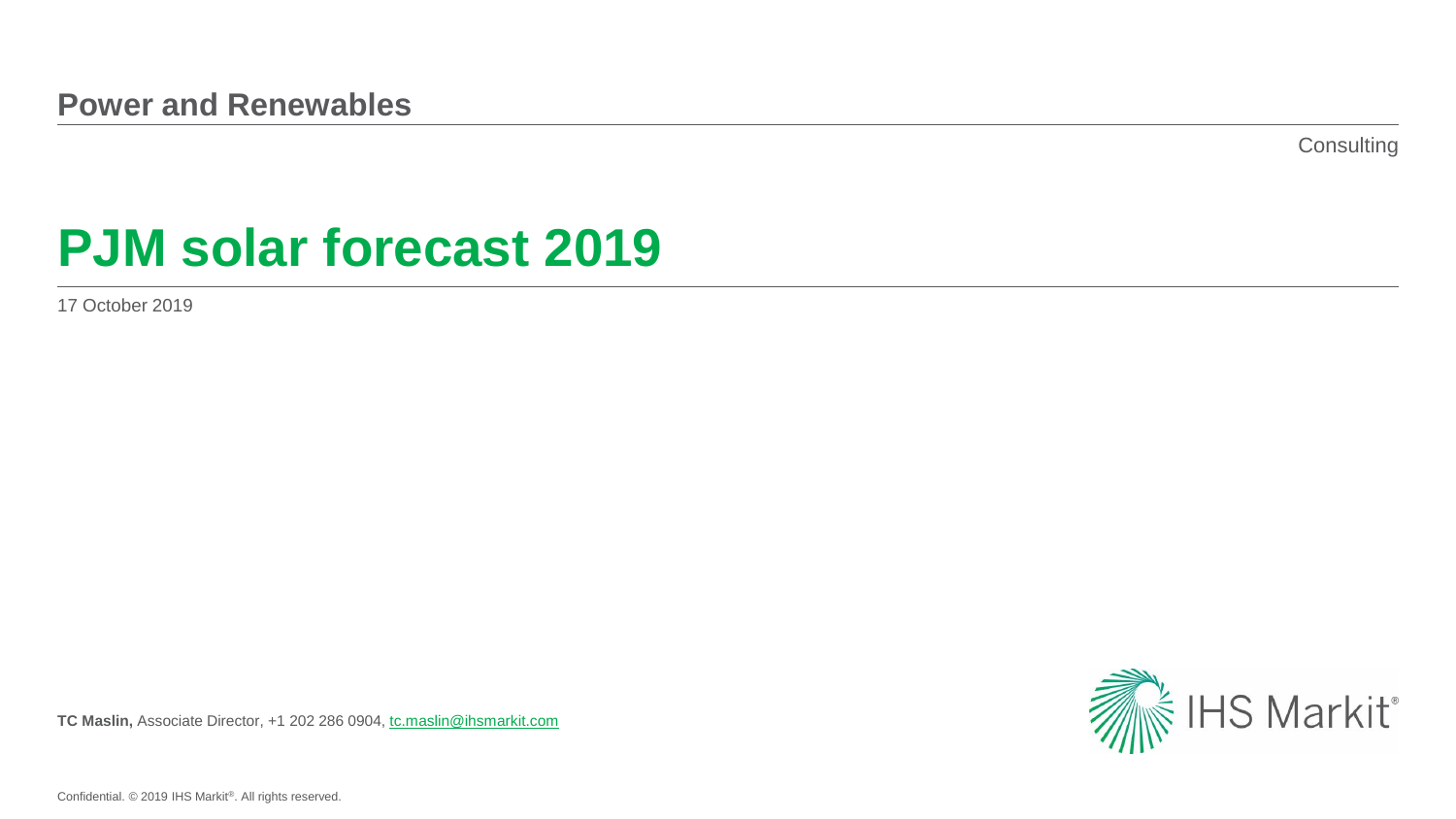### **Solar PV forecasting methodology**

#### **IHS Markit solar photovoltaic (PV) power forecasting methodology**

#### **Analytical framework**

*The IHS Markit outlook(s) for solar power take(s) into account multiple drivers and inhibitors that reflect the maturity of the market and its growth potential for solar.*

- *Key components considered in assessing market attractiveness for solar are*
- Solar economics relative to wholesale and retail price
- State renewable policy (including renewable portfolio standard [RPS], net energy metering [NEM], community solar, and renewable corporate policies)

• Regulatory incentives

- Solar resources
- Site approval
- Grid access and offtake

#### **Short-term data points**

*In the short term (one to four years), the planning forecast is based primarily on existing policies, the late-stage project pipeline, and the status of procurement and equipment orders.*

*Key data inputs collected and assessed by IHS Markit energy analysts include*

- Project announcements
- Utility requests for proposal (RFPs), auctions, and tenders
- Existing mandates and incentives
- Project development track record
- Reported costs and pricing
- Supply chain announcements and equipment orders

#### **Longer-term assumptions**

*In the longer term (5–15 years), our forecast draws upon rigorous bottom-up research and on economic fundamentals, energy prices, and macroeconomic factors.*

*Key data inputs and assumptions include*

- Policy and regulatory trends
- Power demand growth, capacity retirements, and expectations for repowering
- Annual and hourly solar power pricing forecasts
- Power prices
- Transmission and grid infrastructure
- Relative economics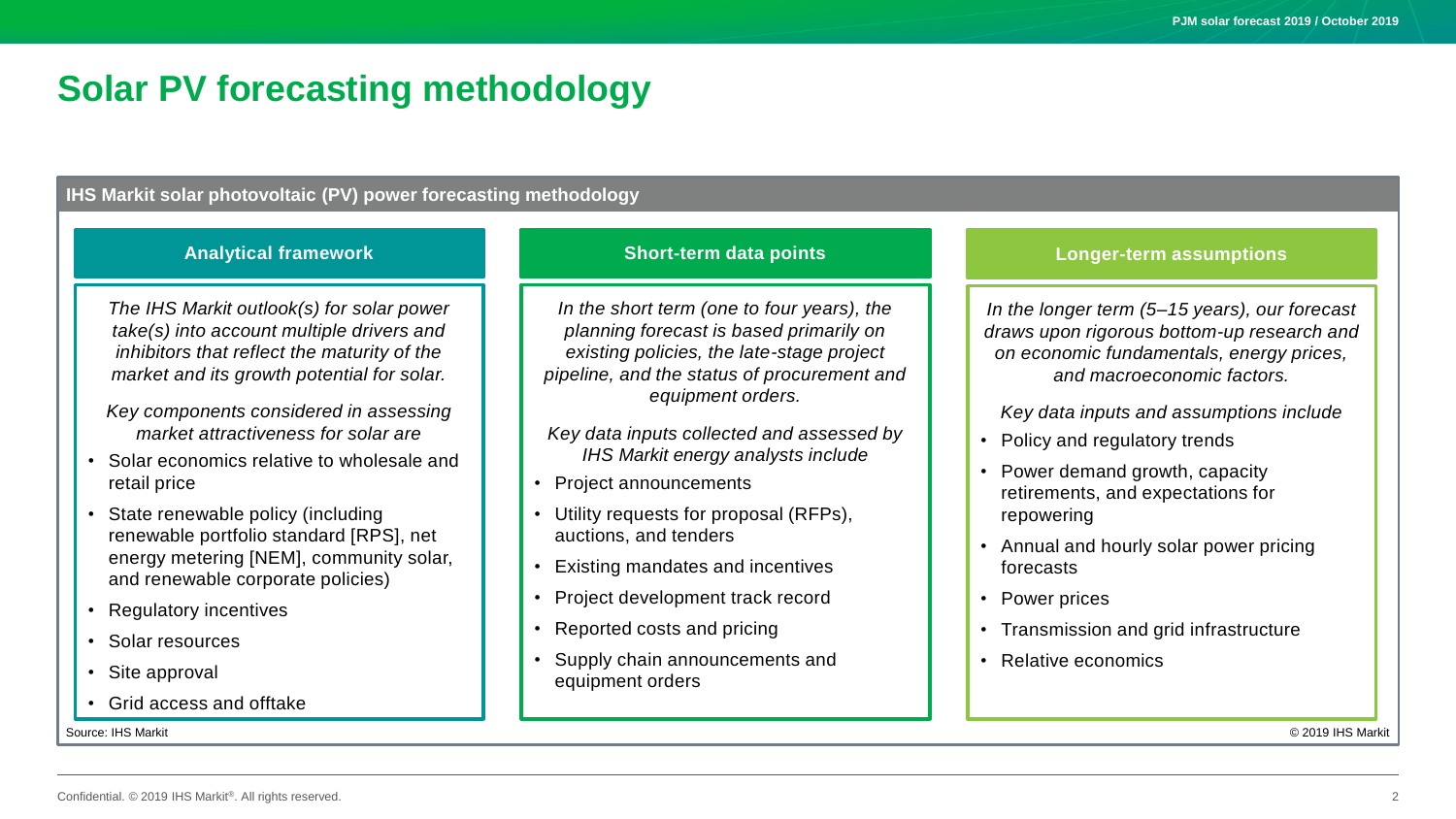# **Key assumptions**

| <b>Solar forecast scenario overview</b>    |                                                                                                                                                                                                              |                                                                                                                                                                                                                                                                      |                                                                                                                                                                       |  |  |
|--------------------------------------------|--------------------------------------------------------------------------------------------------------------------------------------------------------------------------------------------------------------|----------------------------------------------------------------------------------------------------------------------------------------------------------------------------------------------------------------------------------------------------------------------|-----------------------------------------------------------------------------------------------------------------------------------------------------------------------|--|--|
| <b>Assumptions</b>                         | <b>Scenario 1: "NEM continuity"</b>                                                                                                                                                                          | Scenario 2: "NEM reform" (base case/planning case) Scenario 3: "Lower-cost solar"                                                                                                                                                                                    |                                                                                                                                                                       |  |  |
| Federal policy support                     | Current ITC schedule (see slide 4)                                                                                                                                                                           | Current ITC schedule                                                                                                                                                                                                                                                 | Current ITC schedule                                                                                                                                                  |  |  |
| NEM policies and retail rate<br>structures | Current retail rate structures are maintained, and<br>NEM continues to be offered at full retail rates;<br>existing NEM caps are consistently increased (as<br>they have been in a number of states to date) | From 2020 to 2025, utilities enact (and regulators<br>approve) changes to NEM and retail rate structures,<br>which result in a more cost-based approach to<br>customer-sited solar compensation (see slide 5);<br>current detailed state NEM policy (see slides 6-8) | Current retail rate structures and NEM are maintained for<br>three years beyond the reform timeline in Scenario 2;<br>they are then reformed in a similar manner      |  |  |
| Solar costs (\$/kW)                        | Solar costs decline by 18-23% in nominal terms<br>from 2019 to 2035 (see slide 7)                                                                                                                            | Solar costs decline by 18-23% in nominal terms from<br>2019 to 2035                                                                                                                                                                                                  | Solar costs decline by 35-45% in nominal terms from<br>2019 to 2035, driven by a combination of faster<br>technology advancements and additional policy<br>incentives |  |  |
| State policy support                       | Current RPS policies and state-level incentives are<br>maintained (see slide 6)                                                                                                                              | Current RPS policies and state-level incentives are<br>maintained                                                                                                                                                                                                    | Current RPS policies and state-level incentives are<br>maintained                                                                                                     |  |  |

Note: ITC = Investment Tax Credit.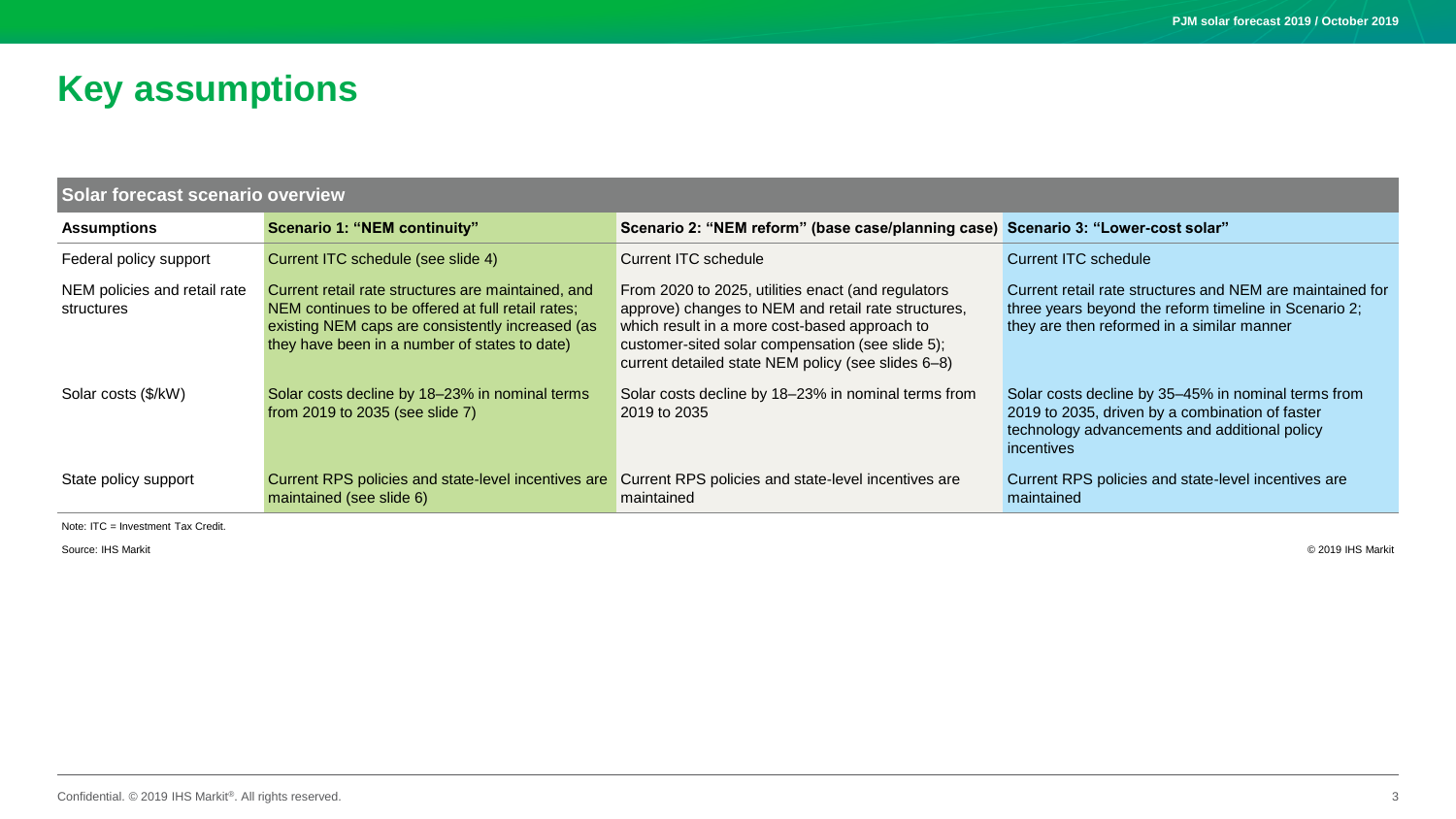### **Current ITC schedule**

**Evolution of tax credits by under-construction deadline and online date**

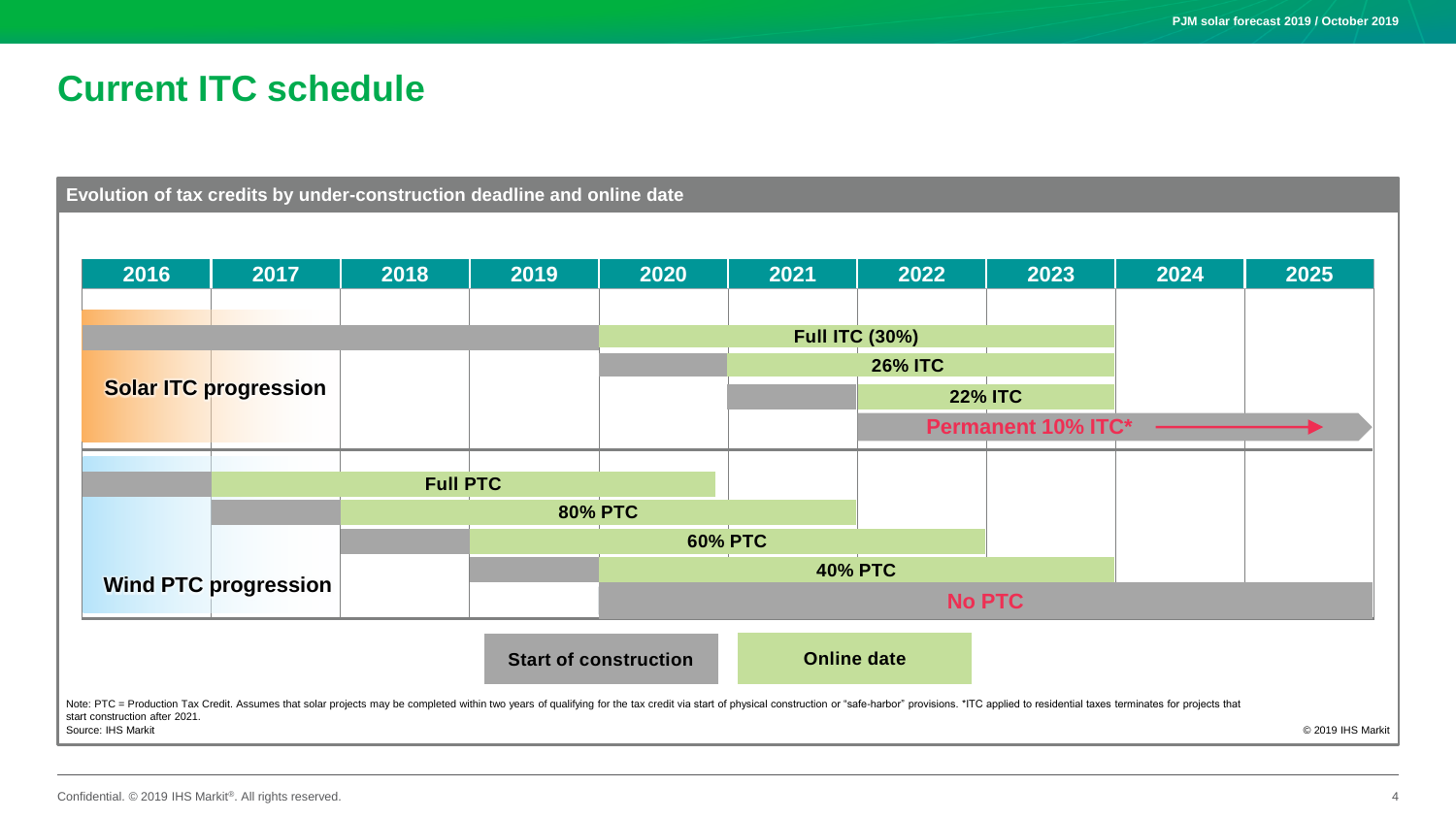### **Options for NEM and retail rate reform**

IHS Markit is not predicting specific changes to state or utility NEM policies or rate structures as part of this work. Instead, we assume that states will choose from a variety of options that reduce the compensation for customer-sited solar but maintain sufficient compensation for a moderate pace of additions.

- Holistic rate reform options for all residential customers: lower volumetric (dollars per kilowatt-hour) price in favor of higher
	- Minimum (fixed) bill charge
	- Peak-demand (dollars per kilowatt) charge
- Narrowly tailored NEM reform options:
	- Reduce bill credits for all solar generation exported to the grid in real time (may require new meters)
	- Add "standby" or similar charges for NEM customers only
- NEM replacement options:
	- Value-based tariff (adjusted periodically to account for changes in wholesale power markets, transmission and distribution costs, etc.)
	- Competitive process (for example, rolling tenders or RFPs)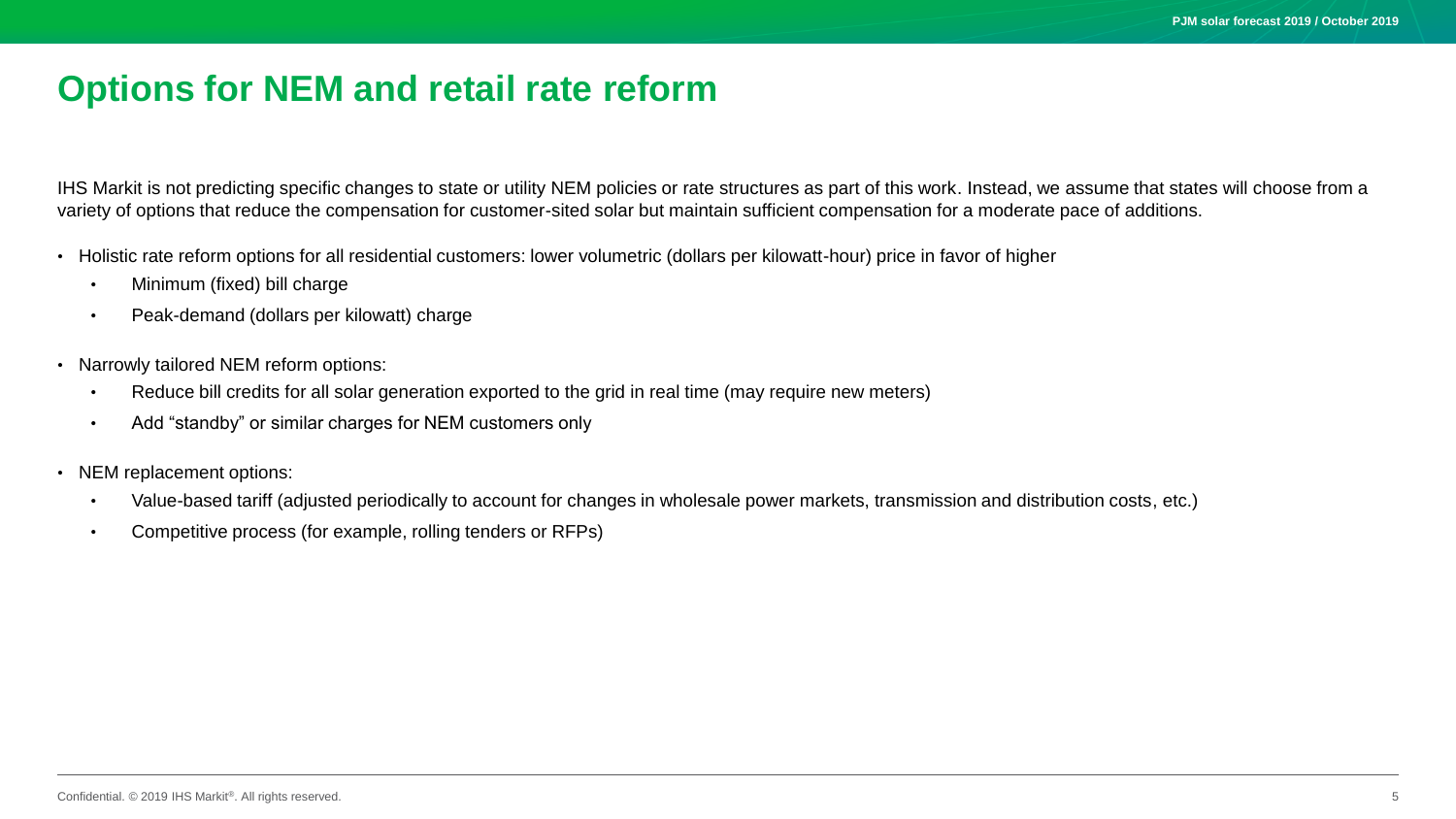# **RPS and NEM policy assumptions by state**

#### **Current RPS and NEM policy by state**

| <b>State</b> | <b>RPS target</b><br>(% of retail sales)* | Solar carve-out<br>(% of retail sales) | NEM cap (% or capacity)                                                 | NEM system size limits by segment (MW)                                                                               |
|--------------|-------------------------------------------|----------------------------------------|-------------------------------------------------------------------------|----------------------------------------------------------------------------------------------------------------------|
| <b>DE</b>    | 24% by 2026                               | 3.5% by 2026                           | 5% of aggregated customer peak demand<br>(utility can increase the cap) | 0.025 (residential), 2 (Delmarva nonresidential), 0.5 (DEC nonresidential)                                           |
| <b>DC</b>    | 100% by 2032                              | 10% by 2041                            | N/A                                                                     | 1 (single meter), 5 (community renewables)                                                                           |
| <b>MD</b>    | 50% by 2030                               | 14.5% by 2030                          | 1,500 MW                                                                | 2, or 200% of customer load                                                                                          |
| <b>NJ</b>    | 50% by 2030*                              | 5.1% by 2021                           | 5.8% of retail sales                                                    | 100% of customer load                                                                                                |
| OH           | 8.5% by 2026**                            |                                        | N/A                                                                     | Not to exceed 120% of customer annual average load                                                                   |
| PA           | 8% by 2021                                | 0.5% by 2021                           | N/A                                                                     | 0.050 (residential), 3 (nonresidential), 5 (microgrids)                                                              |
| <b>WV</b>    |                                           |                                        | 3% of peak demand during previous year                                  | 0.025 (residential), 2 (industrial for large IOUs), 0.500 (commercial for large<br>IOUs), 0.050 (C&I for small IOUs) |
| IN           | $\overline{\phantom{a}}$                  |                                        | 1% of utility's summer peak load                                        |                                                                                                                      |
| IL           | 25% by 2025***                            | 1.5% by 2025***                        | 5% of utility's peak load in prior year                                 | $\overline{2}$                                                                                                       |
| KY           |                                           |                                        | 1% of utility's peak load in prior year                                 | 0.03                                                                                                                 |
| MI           | 35% by 2025****                           | 1% by 2025                             | 0.75% of prior-year peak load                                           | 0.15                                                                                                                 |
| <b>NC</b>    | 12% by 2021 *****                         | 0.2% by 2020*****                      | N/A                                                                     | $\mathbf 1$                                                                                                          |
| VA           |                                           |                                        | 1% of state's peak load for prior year                                  | 0.020 (residential), 1 (nonresidential)                                                                              |
| <b>TN</b>    |                                           |                                        | N/A                                                                     | N/A                                                                                                                  |

Note: IOU = investor-owned utility; C&I = commercial and industrial; DEC = Delaware Electric Cooperative. \*RPS includes solar carve-outs. \*\*NEM remuneration is a tariff structure under which the utility pays customers for arrangement is "full retail rate NEM," in which excess generation is paid the same volumetric price that the customer pays for electricity; so, exports are effectively netted against grid consumption over a given period (t sometimes paid at a lower rate, often based on the utility's avoided cost. \*\*\*New Jersey RPS target only includes Class I renewable technologies and the solar carve-out. \*\*\*\*Illinois solar carve-out requires that 50% of th RPS mandates at least 75% of the standard come from wind and solar. \*\*\*\*\*Utilities in Michigan have more ambitious renewables goals. \*\*\*\*\*\*RPS compliance in North Carolina can be achieved through energy efficiency and rene primary drivers for solar development include the existing Public Utility Regulatory Policies Act (PURPA) policy, planned RFPs, solar resources, solar costs, and the previous state tax credit.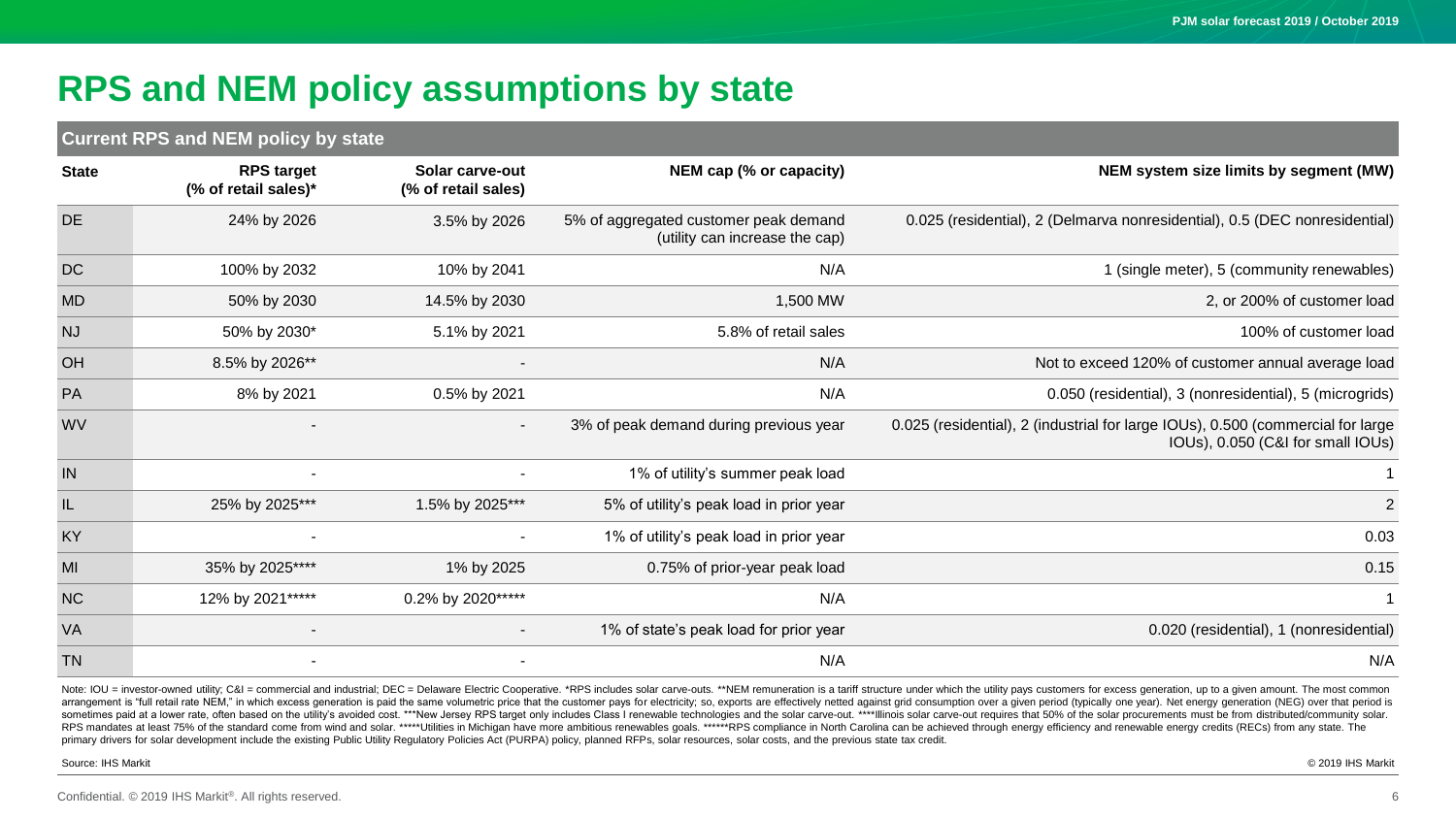# **RPS and NEM policy assumptions by state (continued)**

#### **Current RPS and NEM policy by state**

| <b>State</b> | NEM remuneration for<br>on-site use or export generation** | <b>NEG</b> remuneration**                                                                                                                                       | <b>Community solar</b> |
|--------------|------------------------------------------------------------|-----------------------------------------------------------------------------------------------------------------------------------------------------------------|------------------------|
| <b>DE</b>    | Retail                                                     | Retail                                                                                                                                                          | Virtual net metering   |
| <b>DC</b>    | Retail                                                     | Carries over at retail rate indefinitely, at generation rate for systems over 100 kW                                                                            | Virtual net metering   |
| <b>MD</b>    | Retail                                                     | Credited to customer's next bill at retail rate; reconciled annually in April at the commodity energy<br>supply rate                                            | Pilot program          |
| <b>NJ</b>    | Retail                                                     | Retail                                                                                                                                                          | Pilot program          |
| OH           | Less than retail                                           | Credited to next bill at unbundled generation rate                                                                                                              | None                   |
| PA           | Retail                                                     | Credited at retail rate for a year, then any leftover excess is credited at generation and<br>transmission portion of the retail rate, but not the distribution | None                   |
| <b>WV</b>    | Retail                                                     | Retail                                                                                                                                                          | Virtual net metering   |
| IN           | Less than retail after 2022                                | Less than retail after 2022                                                                                                                                     | None                   |
| IL           | Retail                                                     | Credited to next bill at retail rate, excess at end of year is granted to utility                                                                               | Virtual net metering   |
| KY           | Less than retail                                           | N/A                                                                                                                                                             | Utility-run program    |
| MI           | Less than retail                                           | Less than retail                                                                                                                                                | None                   |
| <b>NC</b>    | Retail                                                     | Carries over at retail rate, granted to utility at beginning of summer billing period                                                                           | Utility-run program    |
| <b>VA</b>    | Retail                                                     | Retail                                                                                                                                                          | Utility-run program    |
| <b>TN</b>    | N/A                                                        | Retail                                                                                                                                                          | None                   |

\*RPS includes solar carve-outs. \*\*NEM remuneration is a tariff structure under which the utility pays customers for excess generation, up to a given amount. The most common arrangement is "full retail rate NEM," in which e customer pays for electricity; so, exports are effectively netted against grid consumption over a given period (typically one year). NEG over that period is sometimes paid at a lower rate, often based on the utility's avoi renewable technologies and the solar carve-out. \*\*\*\*Illinois solar carve-out requires that 50% of the solar procurements must be from distributed/community solar. RPS mandates at least 75% of the standard come from wind an renewables goals. \*\*\*\*\*\*RPS compliance in North Carolina can be achieved through energy efficiency and RECs from any state. The primary drivers for solar development include existing PURPA policy, planned RFPs, solar resou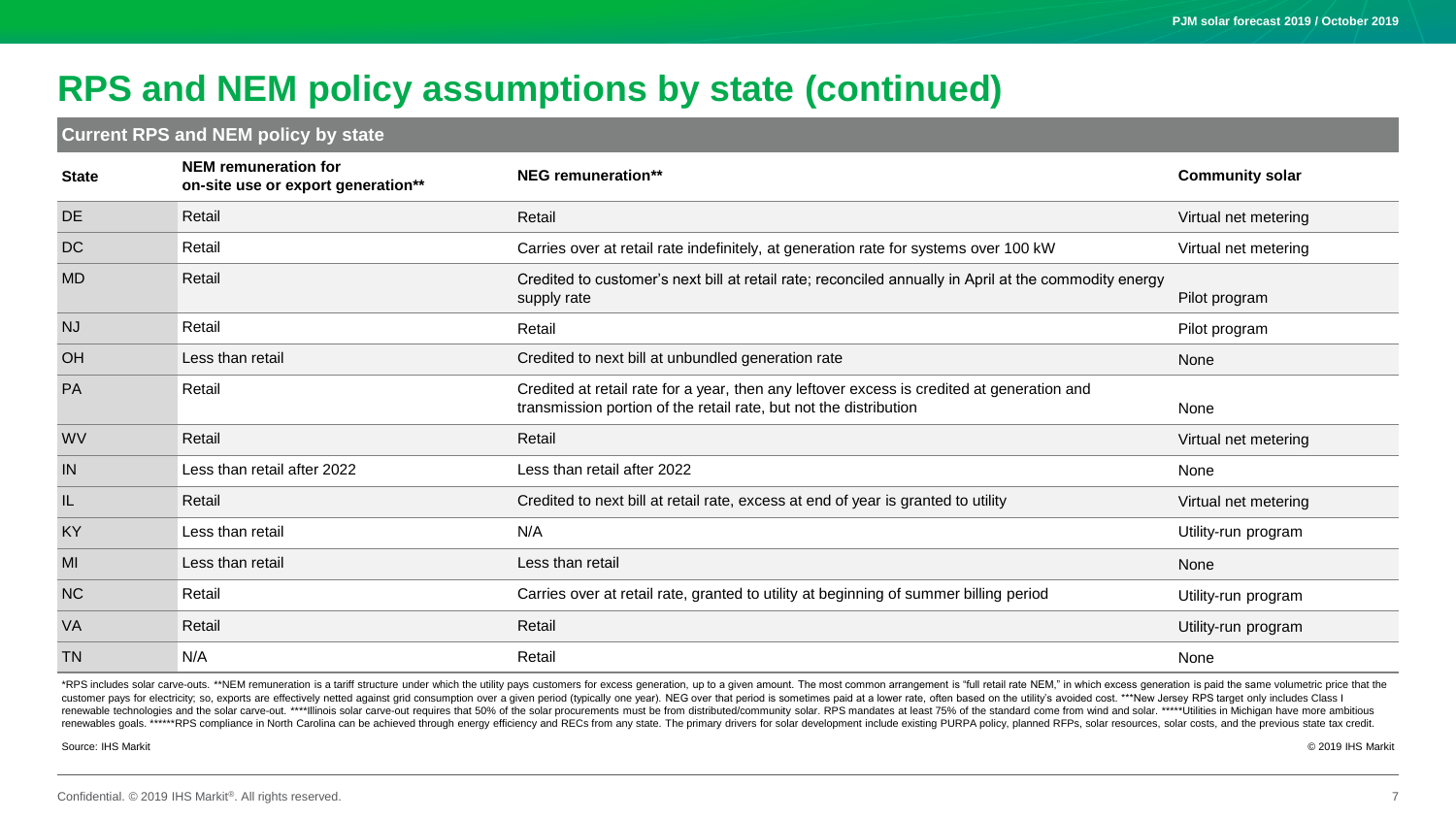### **RPS and NEM policy assumptions by state (continued)**

#### **Current RPS and NEM policy by state**

| <b>State</b> | Unbundled energy attribute certificates Virtual power purchasing allowed |         | Renewable energy offerings from utilities or<br>electric suppliers/green tariff | Production for self-consumption-<br>net metering |
|--------------|--------------------------------------------------------------------------|---------|---------------------------------------------------------------------------------|--------------------------------------------------|
| <b>DE</b>    | Allowed                                                                  |         | Retail choice                                                                   | Up to 2 MW                                       |
| <b>DC</b>    | Allowed                                                                  |         | Retail choice                                                                   | Up to 1 MW                                       |
| <b>MD</b>    | Allowed                                                                  | Allowed | Retail choice                                                                   | Up to 2 MW                                       |
| <b>NJ</b>    | Allowed                                                                  | Allowed | Retail choice                                                                   | Cannot exceed on-site load                       |
| OH           | Allowed                                                                  | Allowed | Retail choice                                                                   | No size limit                                    |
| PA           | Allowed                                                                  | Allowed | Retail choice                                                                   | Up to 3 MW                                       |
| <b>WV</b>    | Allowed                                                                  | Allowed | $\blacksquare$                                                                  | Up to 2 MW                                       |
| IN           | Allowed                                                                  | Allowed | $\sim$                                                                          | Up to 1 MW                                       |
| IL.          | Allowed                                                                  | Allowed | Retail choice                                                                   | Up to 2 MW                                       |
| KY           | Voluntary                                                                |         | $\overline{\phantom{a}}$                                                        | Up to 30 kW                                      |
| MI           | Allowed                                                                  |         | $\overline{\phantom{a}}$                                                        | Up to 150 kW                                     |
| <b>NC</b>    | Allowed                                                                  |         | Green tariff in development                                                     | Up to 1 MW                                       |
| <b>VA</b>    | Allowed                                                                  | Allowed | Green tariff enabled                                                            | Up to 1 MW                                       |
| <b>TN</b>    | Voluntary                                                                |         | $\overline{\phantom{a}}$                                                        | $\sim$                                           |

Note: Green tariffs only include programs where utilities build new renewables on behalf of corporate customers.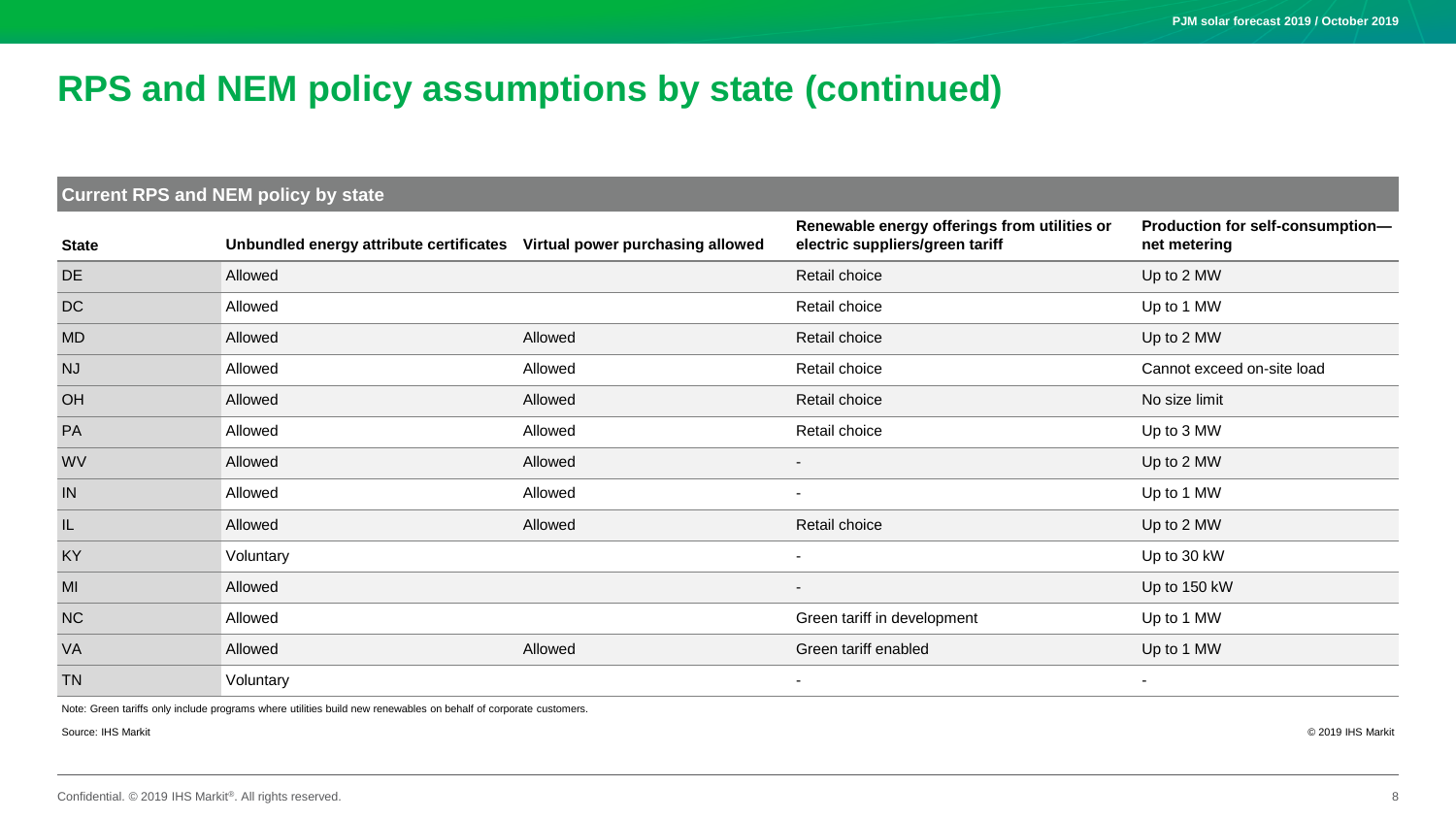### **PJM solar capital costs**

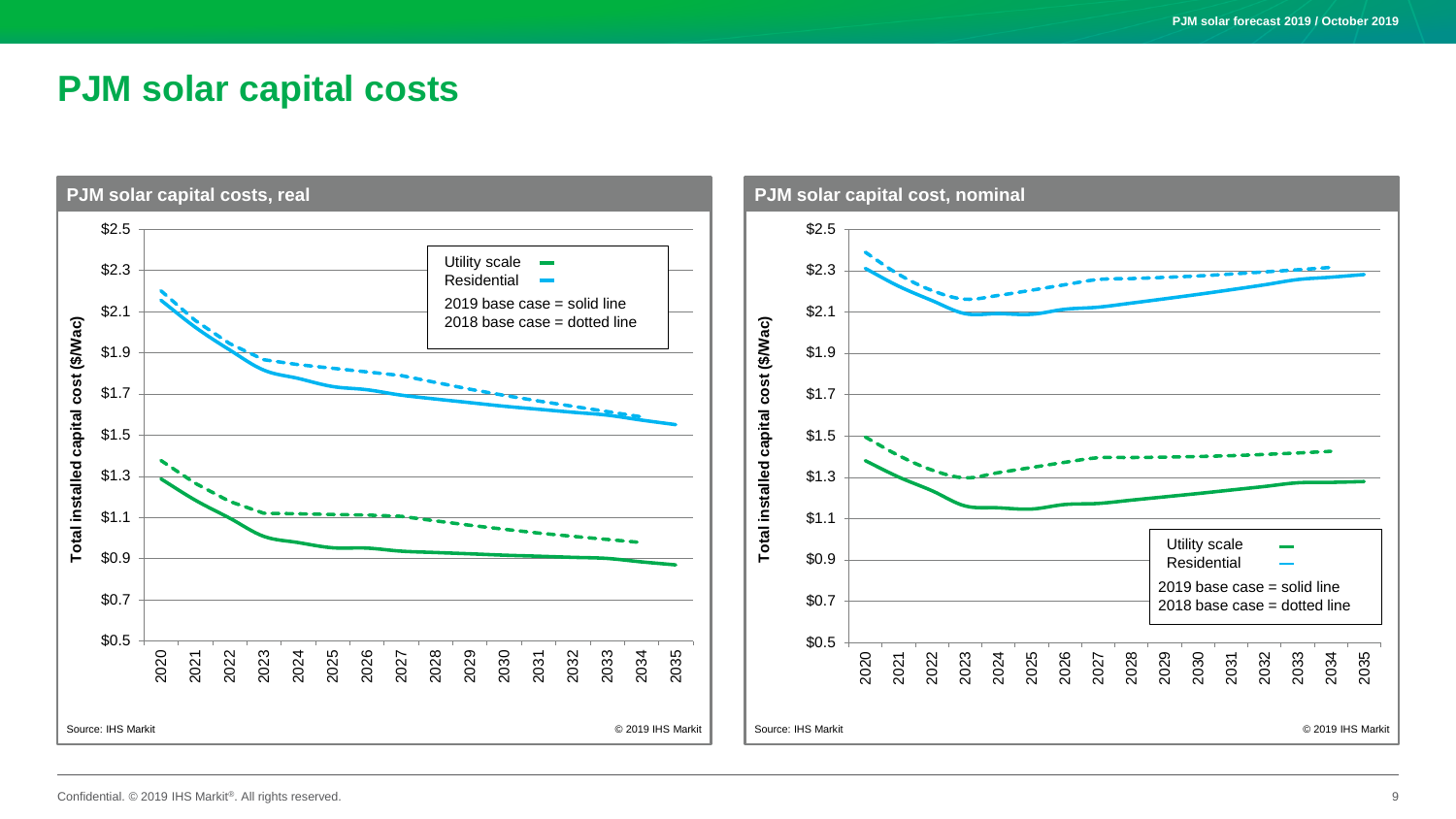### **Utility-scale solar economics**



#### **Solar cost improvements lead to economic deployment of utility-scale solar PV after 2021.**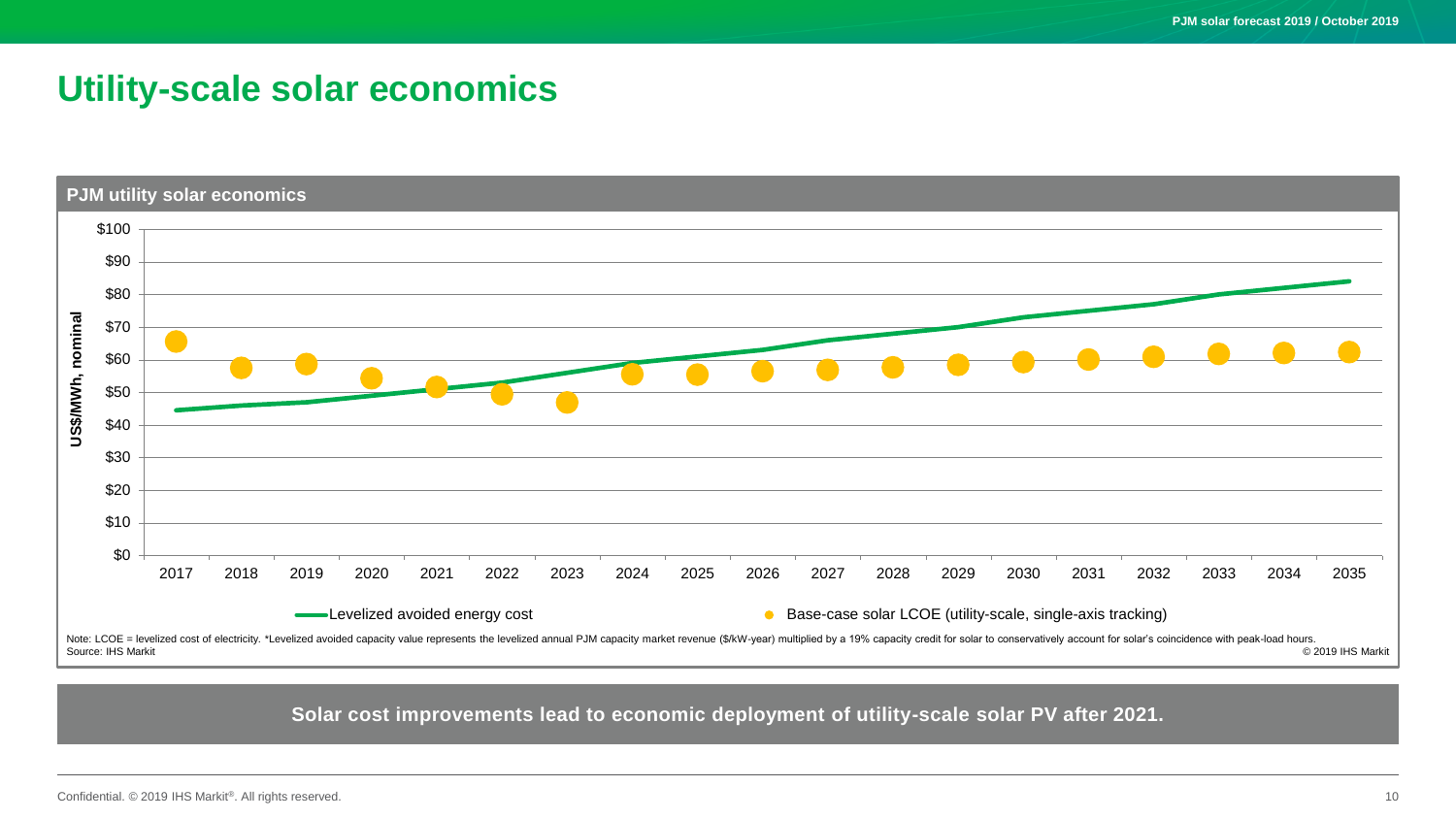### **Residential solar economics**



**Retail solar is more economically advantaged than utility scale because of the disparity in retail prices.**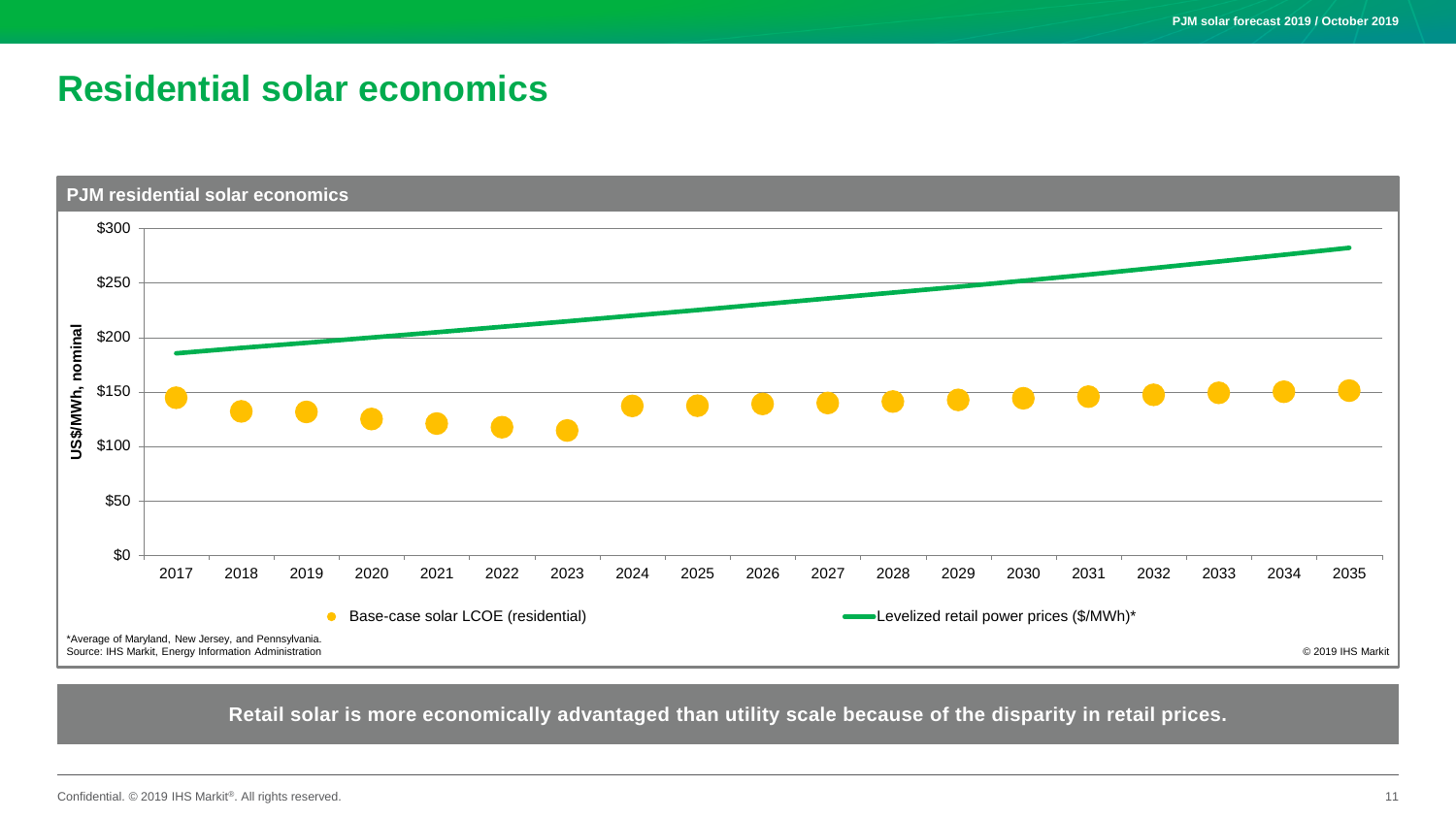# **Key power market assumptions (all scenarios)**

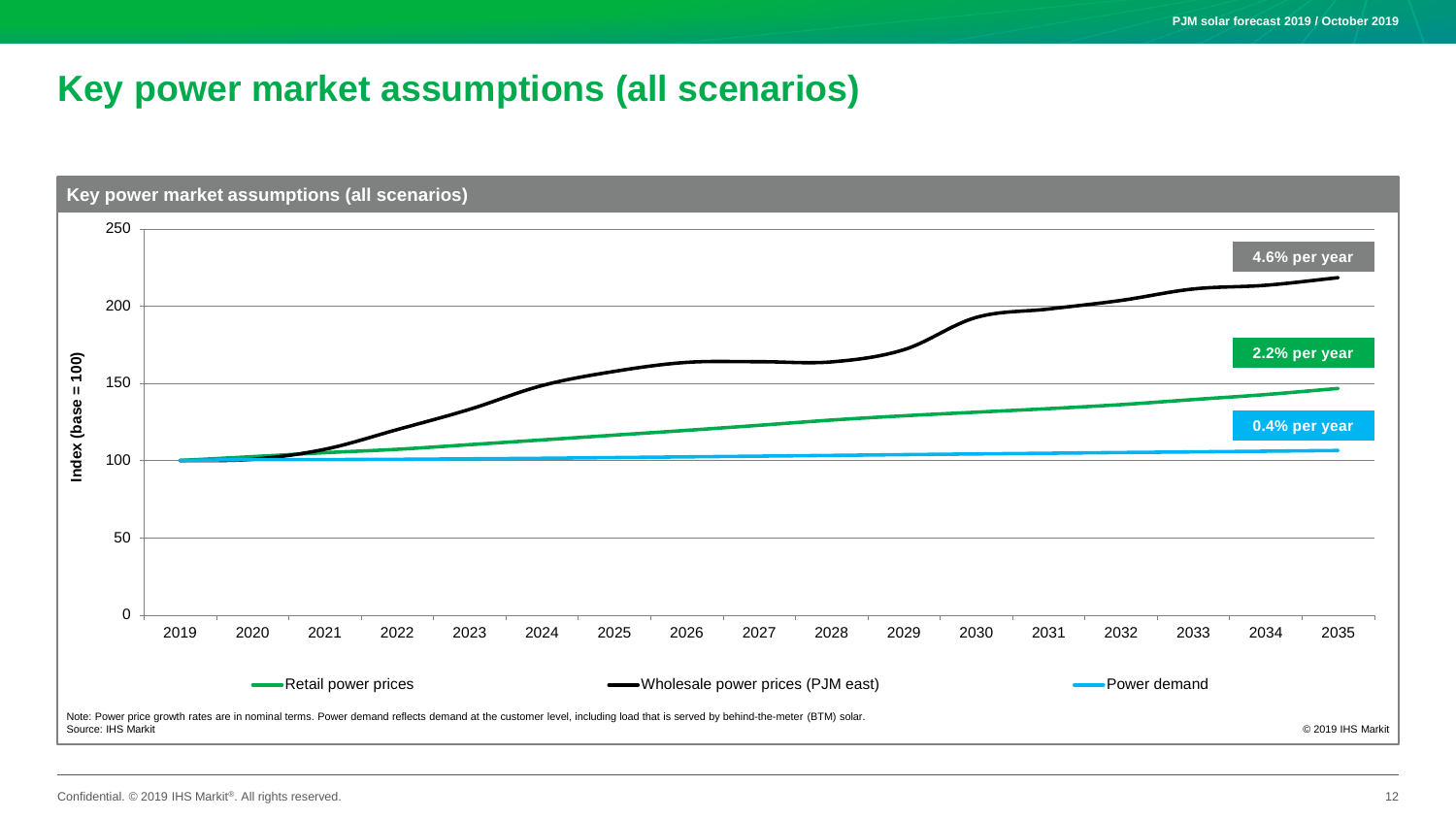### **PJM distribution/BTM solar PV capacity additions by scenario**

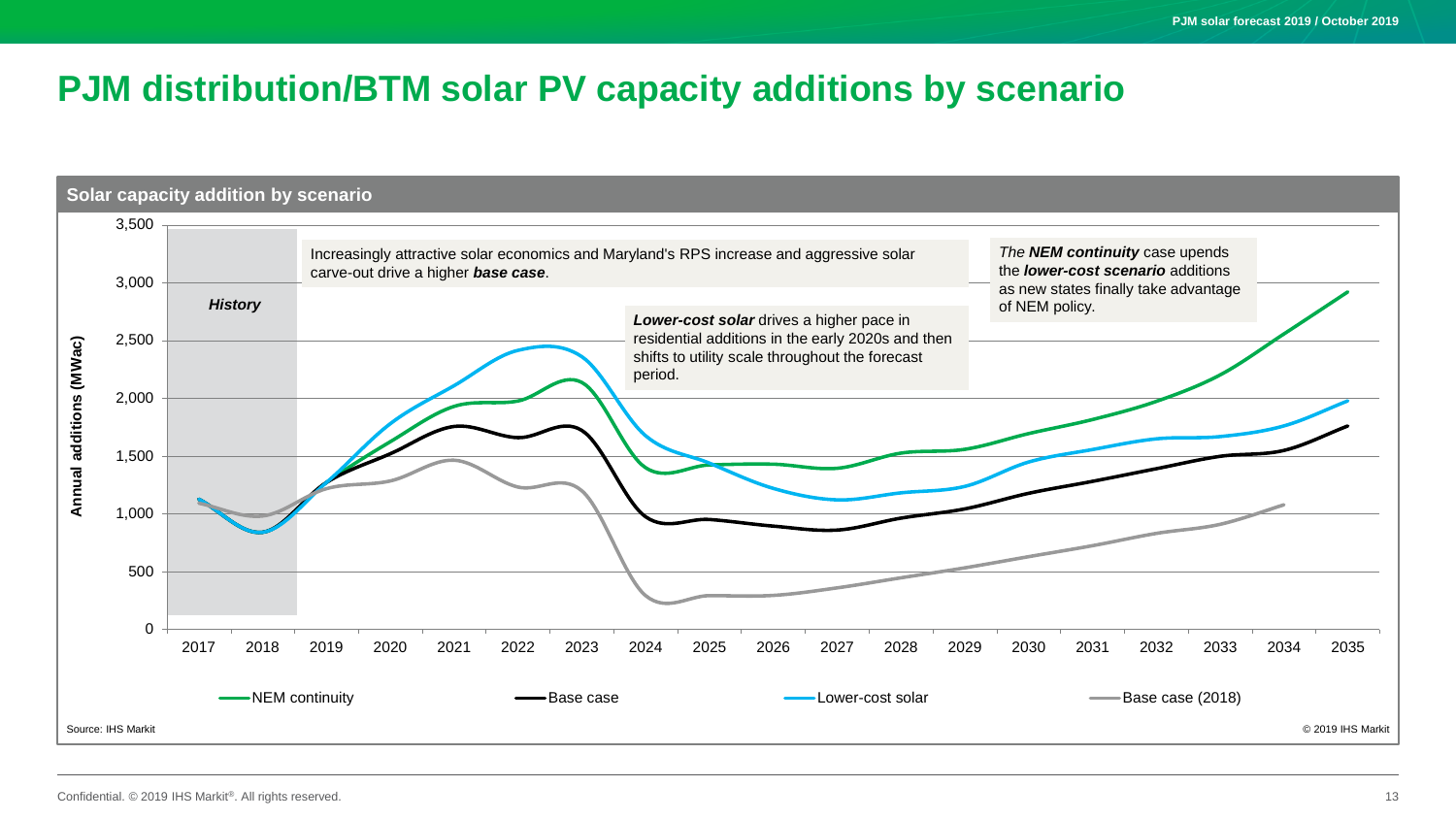# **Distribution/BTM solar PV capacity additions Scenario 2: "NEM reform" (base case)**

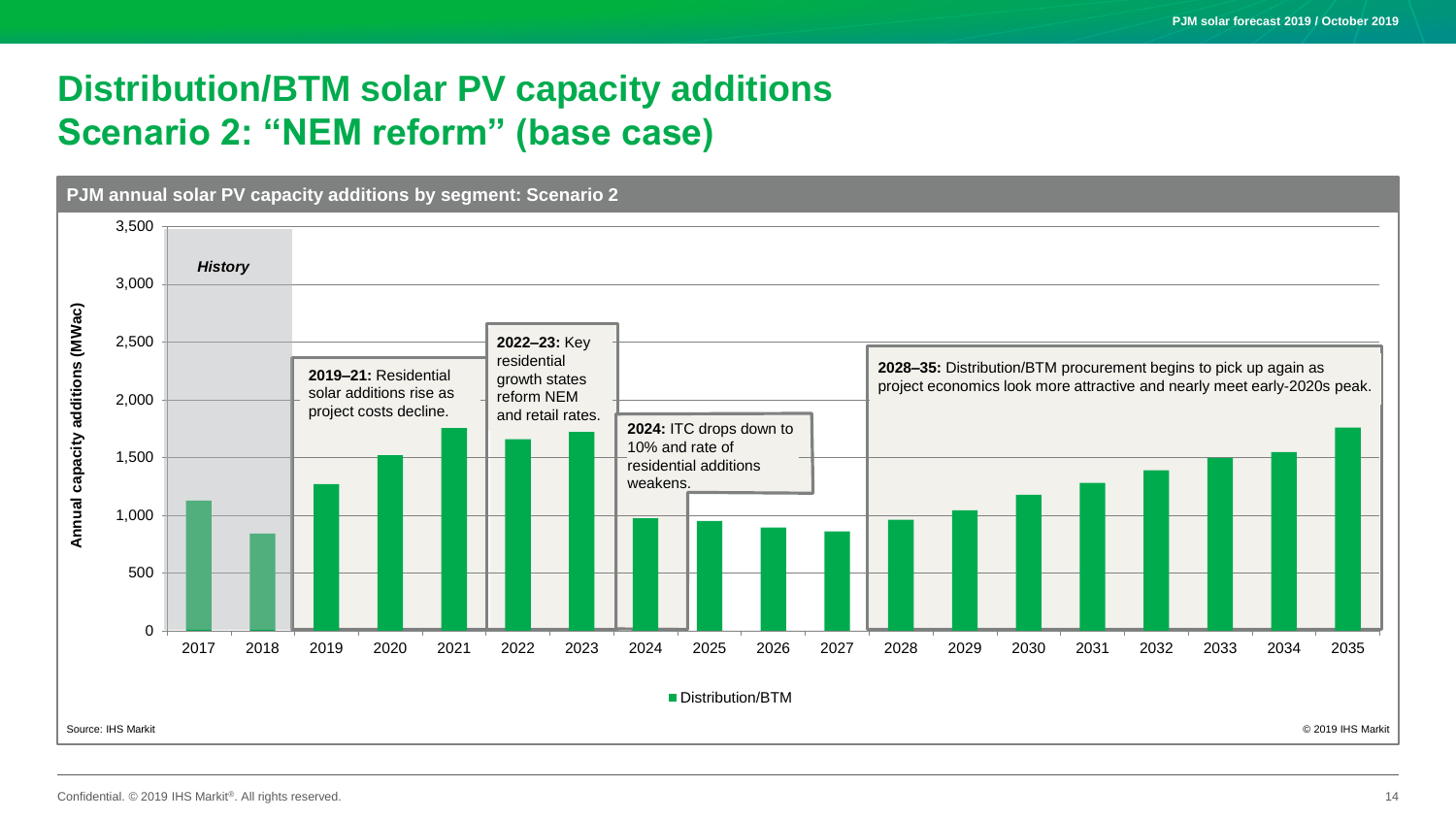# **Distribution/BTM solar PV capacity additions Scenario 1: "NEM continuity"**

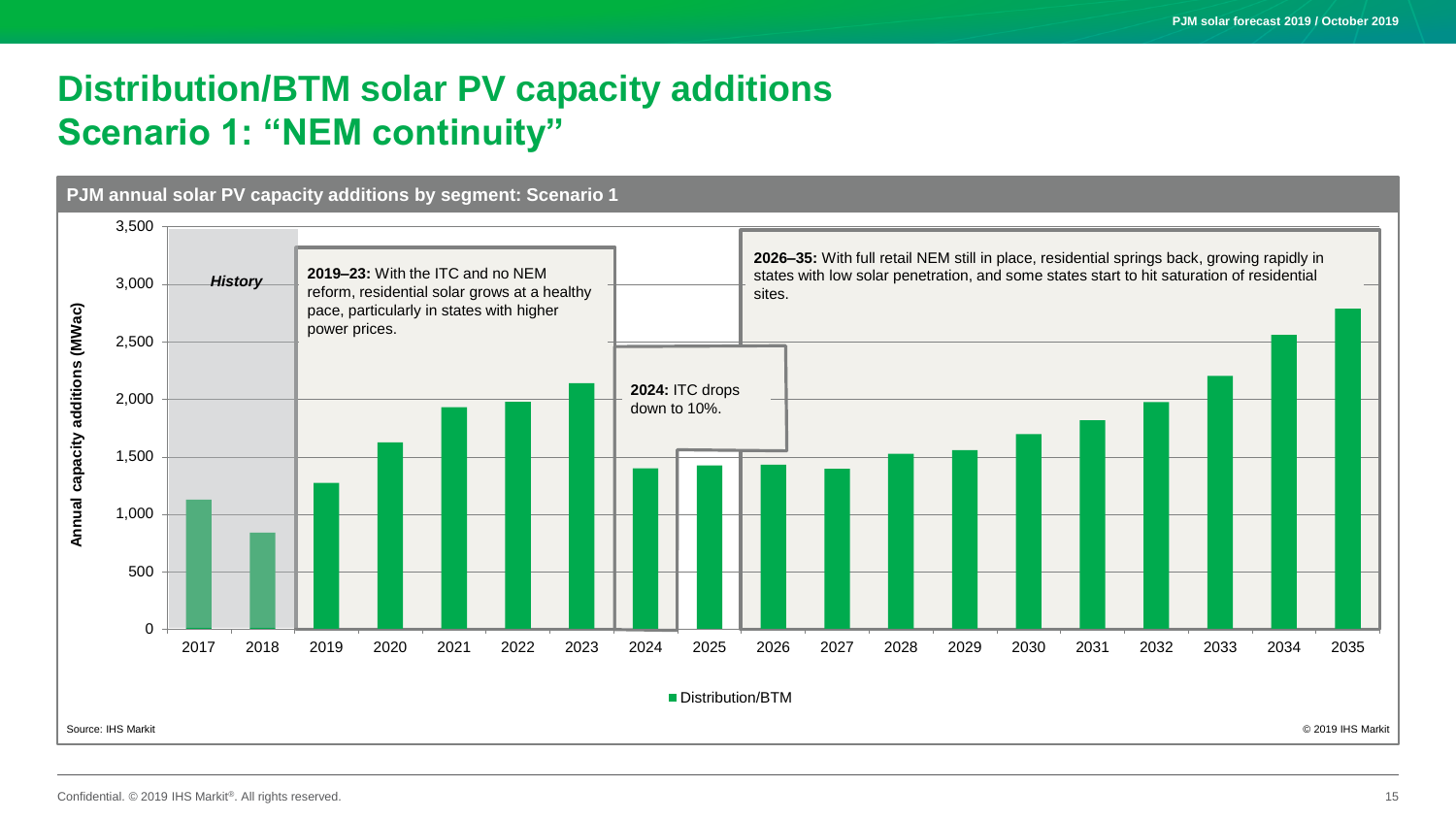# **Distribution/BTM solar PV capacity additions Scenario 3: "Lower-cost solar"**

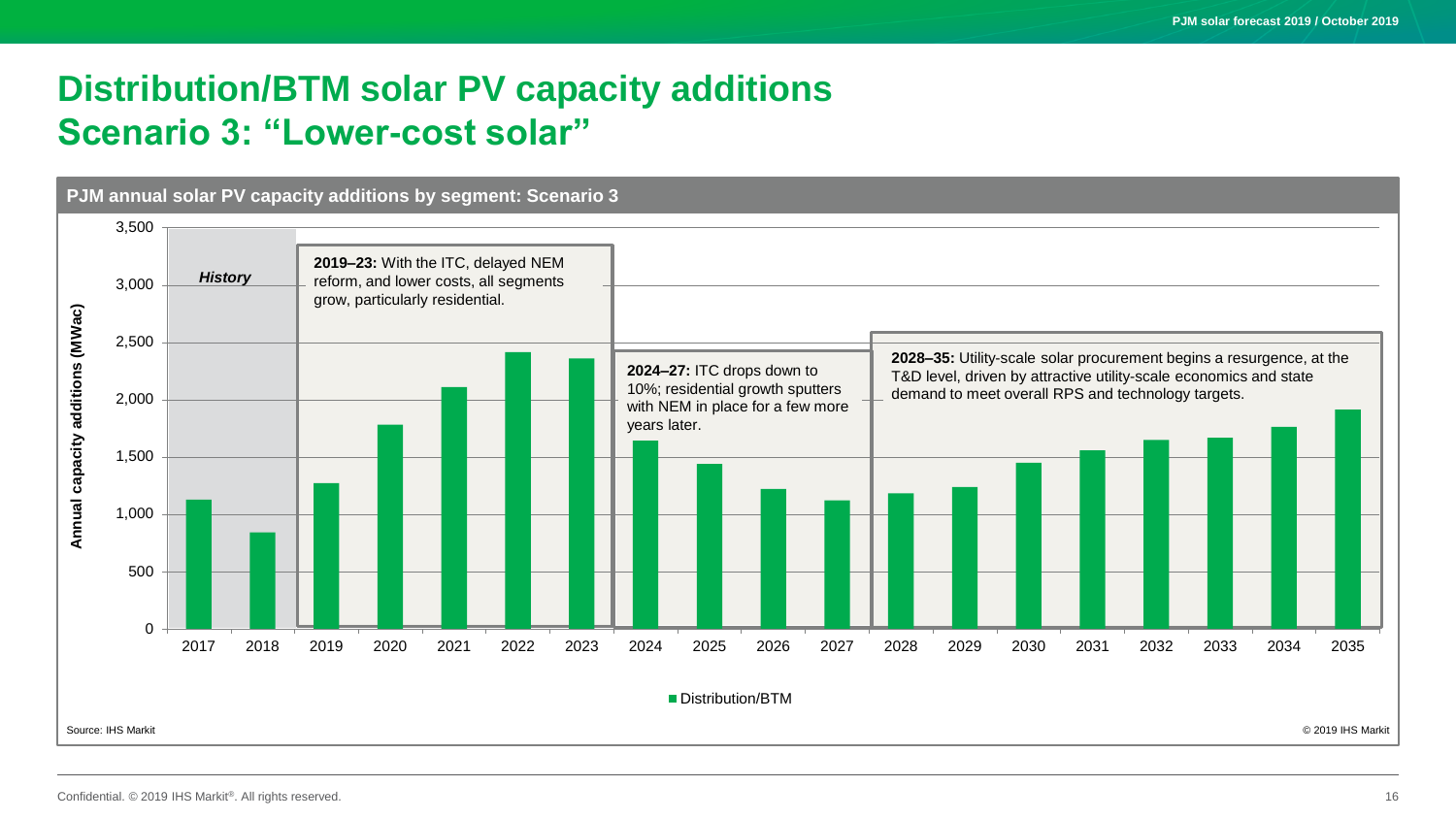# **Maryland solar PV distribution/BTM capacity additions by scenario**

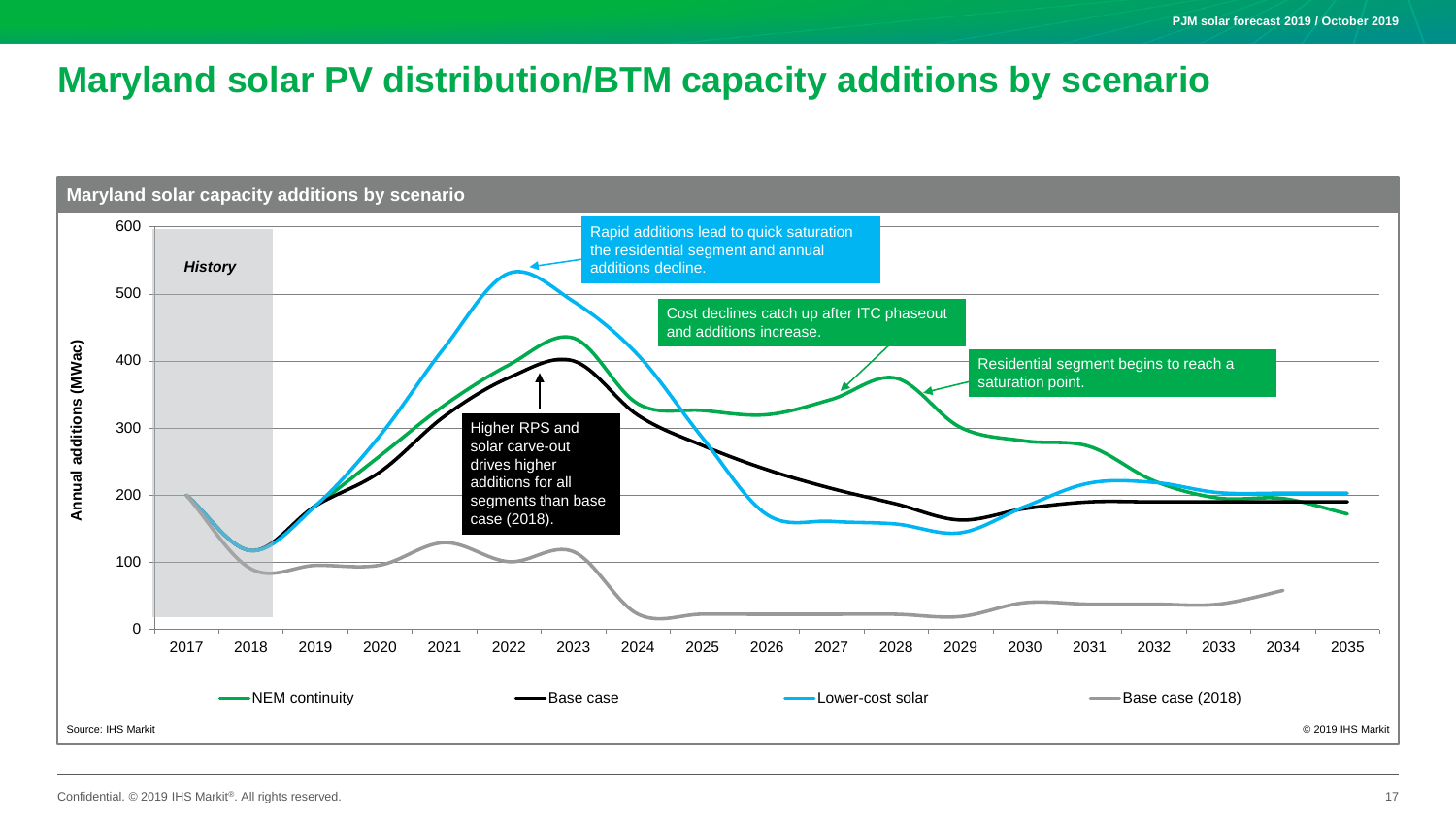# **Pennsylvania solar PV distribution/BTM capacity additions by scenario**

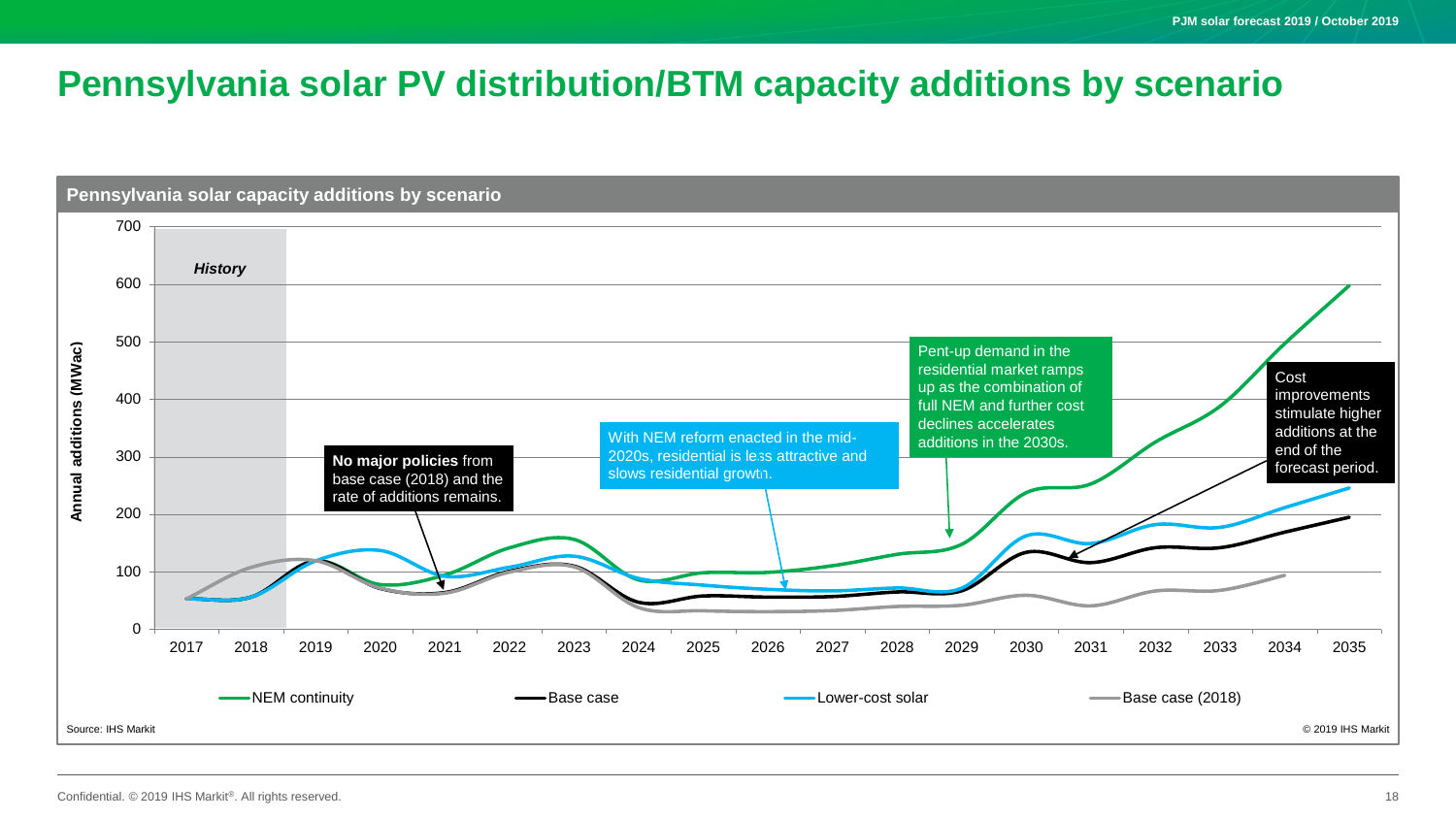### **New Jersey solar PV distribution/BTM capacity additions by scenario**

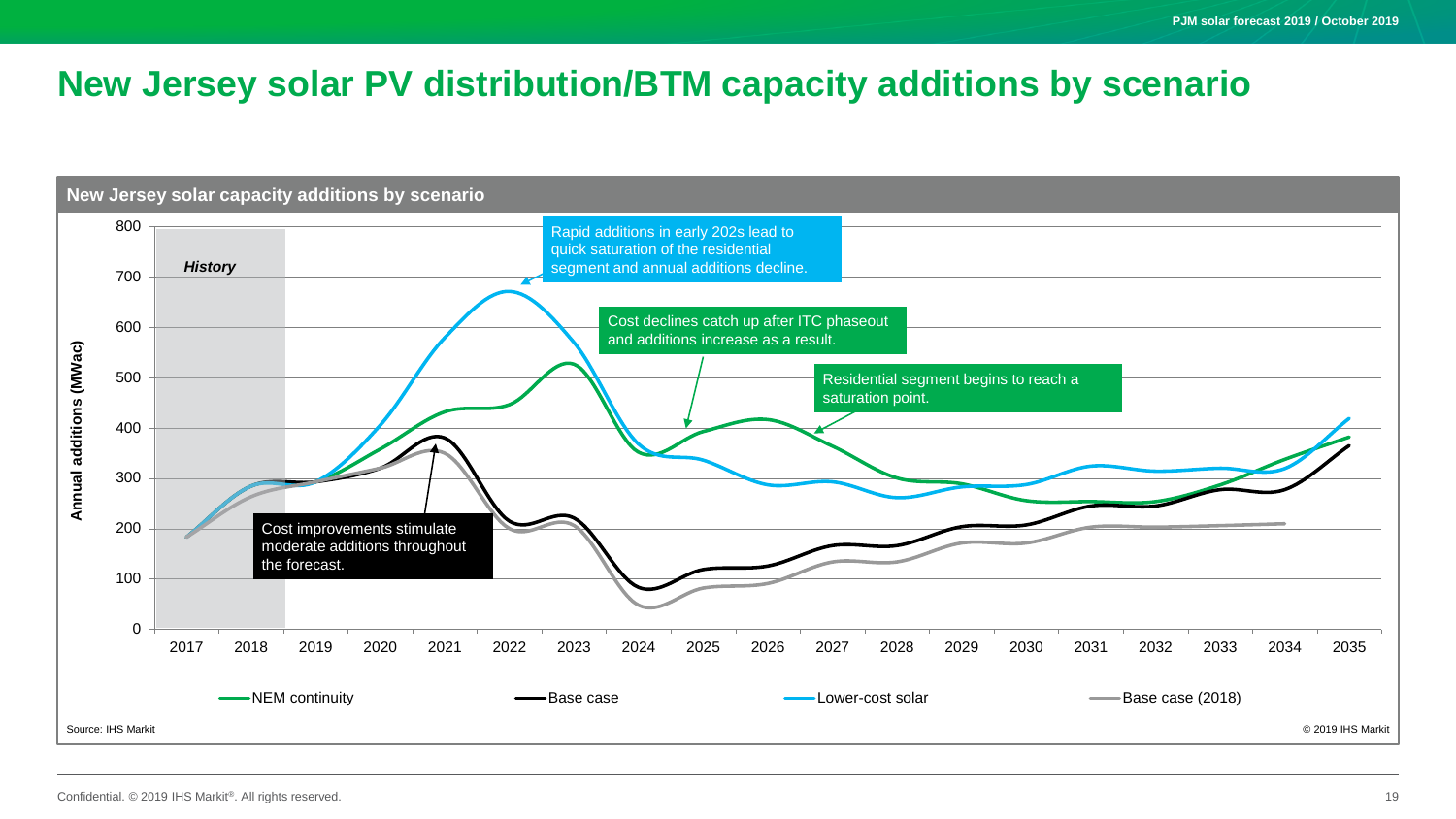### **Conclusions (Scenario 2: Base case)**

- New state RPS and technology carve-outs (such as Maryland) stimulate further solar in all segments, particularly residential in the near term.
- State full NEM policies bolster BTM growth in the next few years, making up the majority of solar capacity additions.
- IHS Markit expects states to reform NEM policies in 2020-25, dampening further additions.
- Utility-scale solar economics become attractive just as the ITC starts to phase-out but surges at the end of the forecast period.
- A few states will hit a "saturation" point in the forecast period as the low-hanging residential solar sites are gobbled up.